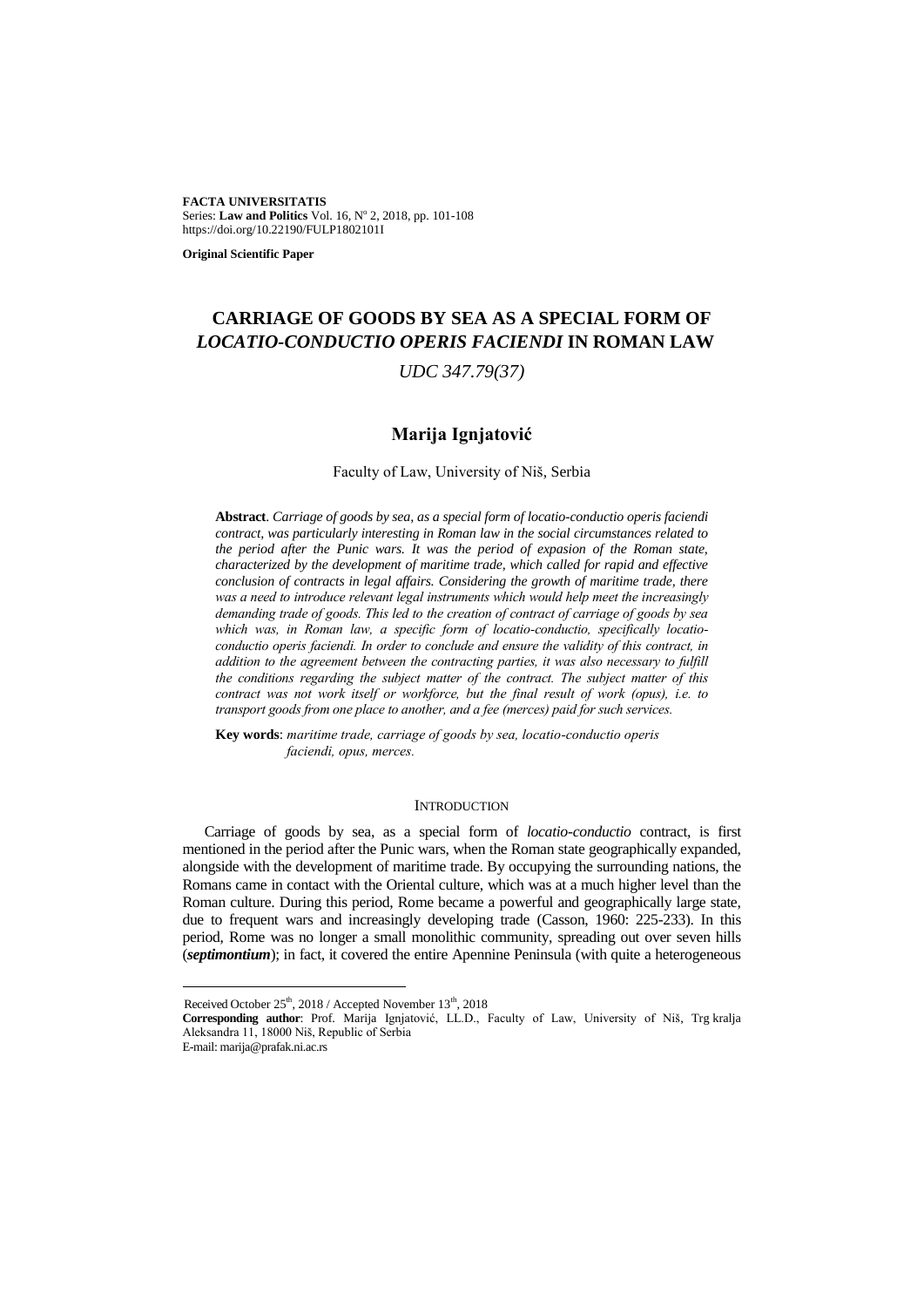population) (Ignjatović, 2002: 328) and, after defeating the Carthaginians, the whole Mediterranean area (Ignjatović, 2017: 186). In this period, the first provinces were created (Sicily and Sardinia).

The Mediterranean connected the world more than ever. Travelling by sea developed, primarily, because of commercial needs. "Until II century B.C., a large part of transportation was done by land, which was very expensive and connected with many disadvantages; more and more developed trade connections with newly conquered areas, the import of sustainable food and luxury products from distant areas, as well as the transport of passengers and slaves, resulted in the rapid development of maritime transport" (Šarac, 2008: 115). Roman ships travelled across the Mediterranean Sea, the Black Sea and Red Sea, as far as India in the east, along the coast of modern Morocco in the west, and all the way to Britain in the north-west. They mostly travelled in the period from spring to autumn, usually by day. The port of Rome was *Ostia,* at the mouth of the river Tiber, while *Brundisium* (modern Brindisi) was a port from which ships used to set off to Greece and further in the east. The famous ports in Greece were Greek towns Piraeus (in Attica) and Ephesus (in Asia Minor), as well as the islands Delos, Rhodes and Cyprus. The largest Mediterranean port was Alexandria in Egypt, where large cargo ships loaded with wheat started their journey to Rome.

The most significant trade was the one between Rome and provinces. They had to import certain products which were scarce in Rome, and a surplus of some products from Rome and the surrounding area was sold in provinces (Maškin, 1997: 149). Larger towns by the sea developed into big and well-known trade centres, some of which specialized in a particular type of trade.<sup>1</sup> The period after the Punic wars, the suppression of pirates and the use of military roads exclusively for commercial purposes were especially favourable for the general development of trade (Stojčević, 1947: 47). The majority of items were produced for the local population and the local market demand, but there were particular regions of the Empire which specialized in making certain products, for the purchase of which merchants sometimes travelled long distances, occasionally even crossing the borders of the Empire.

Apart from the geographical expansion, the Roman conquests of the neighbouring nations led to contacts with different cultures and different properties. Those circumstances generated a need to create new legal rules which would suit the new situation (Nikčević-Grdinić, 2007: 263), with the purpose of regulating contractual relations and the development of maritime trade (Rouge, 1966:389) with the most distant parts of the Empire.

Although the Romans were famous for their legal ingenuity, legal logic, interpretation of the law and formation and creation of legal rules in accordance with the needs of legal practice (Ignjatović, 2016: 325-338), it is unlikely that they were those who created the laws of maritime trade. It is a fact that they were not known as a maritime nation in history; a long time before them, this trait was attributed to the Hellenic nation whose maritime law was developed in IX century BC (*lex Rhodia de iactu*) (Ignjatović, 2017: 186). Thanks to the reception of the maritime law from the island of Rhodes, the Romans were ready for the development of maritime trade. The presence of these Hellenic foundations in the development of maritime lawoffered an opportunity to the Romans to further develop this field of law, not only through the reception of legal provisions on the

 $\overline{a}$ 

<sup>&</sup>lt;sup>1</sup>In Pozzuoli, in the Bay of Naples, a huge number of products made of metal and intended for export were produced. On the other hand, after conquering Sicily, the whole province was transformed into a large wheat field which, along with Egypt, was supposed to provide food for millions of people living in Rome and Italy. Ore was imported from Spain, and luxurious items were imported from eastern countries.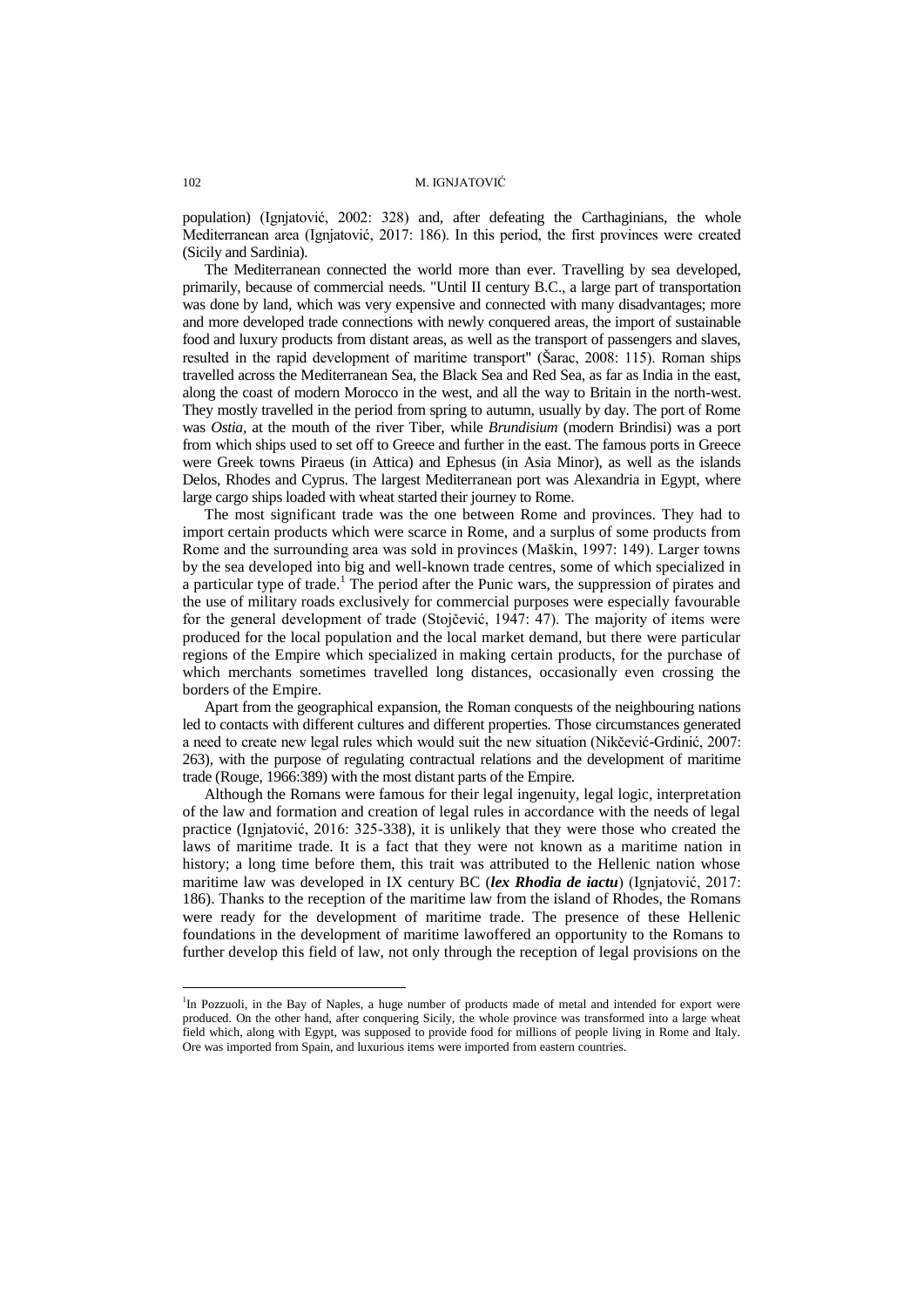common average, about bearing and sharing the risk caused by accidents which could happen during the transport of goods by sea but also through the introduction of new institutes, primarily in the form of maritime loan (*feonus nauticum*), as well as through the creation of new procedural instruments aimed at protecting the interests of users of services of maritime ventures (passengers).

Based on the analysis of relevant legal sources, this paper discusses some issues related to the transport of goods by sea, based on the aforementioned explanations. Thus, the subject matter of analysis of this paper will be the contract of carriage of goods by sea.

#### 1. THE AGREEMENT ON THE TRANSPORTATION OF GOODS BY SEA AS A SPECIAL TYPE OF AGREEMENT LOCATIO-CONDUCTIO

As pointed out in the introductory part of the paper, the idea of a special type of agreement *locatio*-*conductio*, the agreement on the transportation of goods by sea, is first mentioned in the period of the Roman Republic, when the Roman state started to expand geographically, and especially when maritime trade started to develop. When they occupied the neighboring nations, the Romans came into contact with the oriental culture, which was at a much higher level than the Roman culture. That was a period of "obsession with anything that was Greek" (Stojčević, 1947: 51). However, the base for overall changes in the period of the Republic was not only learning about Greek culture but also the prominent development of trade, which caused a new division in the social structure. A farmer was replaced by a trader (Stojčević, 1947: 51).

The change in the social structure and the contact with Greece had an influence on social awareness and, accordingly, on the change in the perception of the essence of legal relations as well as on the acceptance of new legal rules under pressure of commercial demands. The Romans increasingly abandoned the formalism of the old law, which had been perceived as the basis for legal action, and they placed emphasis on *consensus*, the consent of will of the contracting partiess, as well as on their preferences when agreeing about a legal transaction (Stojčević, 1947:52).

After defeating the Greek islands, especially Rhodes, the Romans came into contact with the existing rules used to regulate maritime trade.<sup>2</sup> Due to that, the agreement on the transport of goods by sea was defined in accordance with the adopted provisions of the maritime law of the island of Rhodes (Bolanča, Amižić, Pezelj, 2017: 1-11), which was named *Lex Rhodia de iactu* (Simonović, 2009:905-915) by the Romans. Therefore, the agreement on carriage of goods by sea, which was given the same name "*Lex Rhodia de iactu* ("The Rhodian law of jettison"), represents a typical example of what we could call a successful legal transplant; moreover, it was not transplanted through some imposed solution but through a rule which was willingly well implemented by the recipient system (the Roman law) from the donor system (the maritime law of Rhodes) (Đorđević, 2014: 262).

 $\overline{a}$ 

<sup>&</sup>lt;sup>2</sup> Rhodes was a strong, independent, maritime and trade island, south of modern Greece. In the period between 1000-600 BC, people from Rhodes developed a strong trade fleet, which was the first one on the Mediterranean. It had a further influence on the development of trade fleets along the western coast of Italy, France and Spain. At the same time, the inhabitants of Rhodes developed legal rules which they used to solve numerous problems related to the transportation of goods by sea, including, most probably, the enforcement of the first law in the field of the maritime law, which is called *Lex Rhodia de iactu* in modern science. For more, see: Momsen & Kruger, *Lex Rhodia de iactu*, Digesta XIV, 2; http://www.duhaime.org/lawMuseum/Law article - 383/Lex-Rhodia-The-Ancient-Ancestor-of-Maritime-Law-800-BC.aspx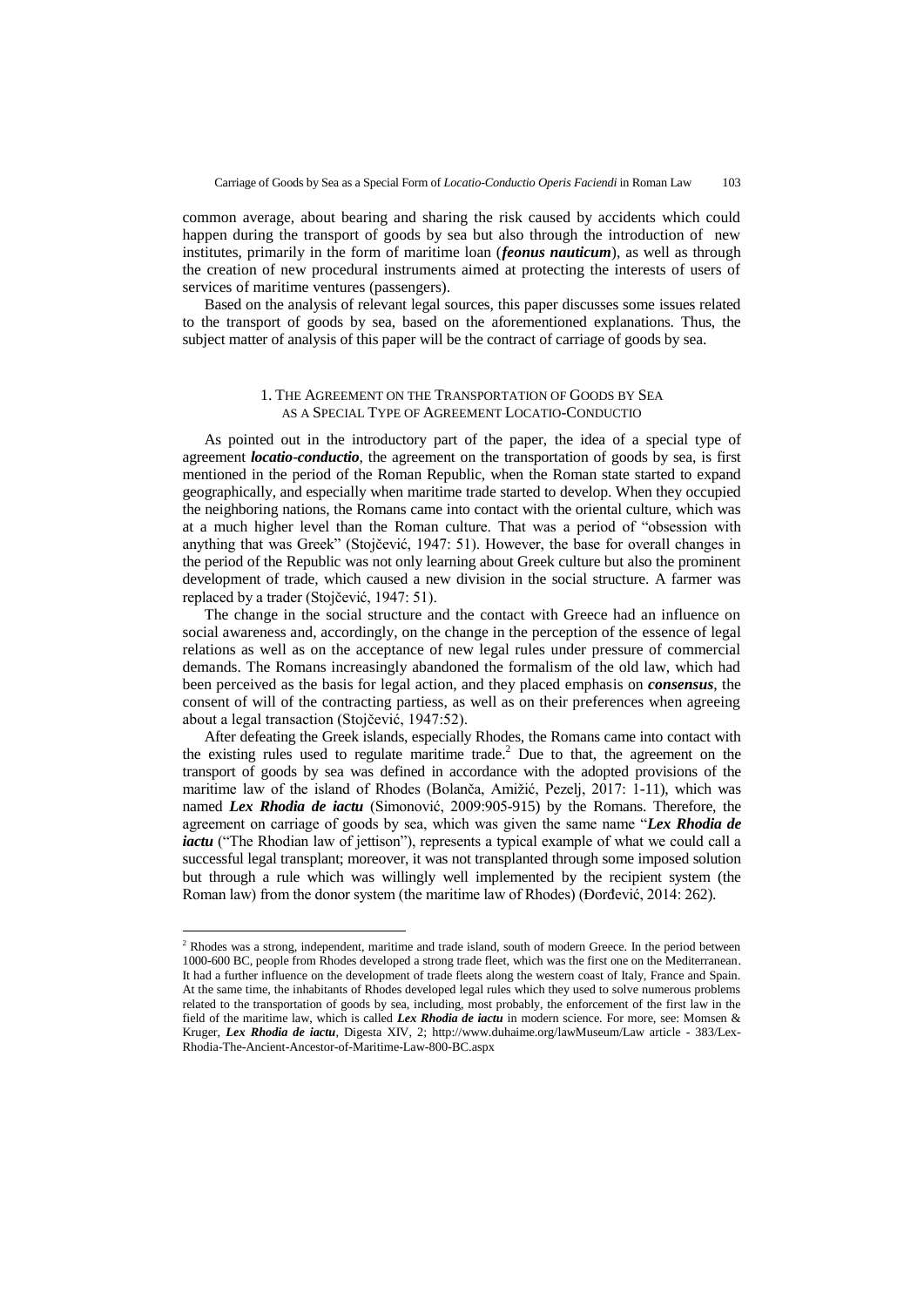#### 104 M. IGNJATOVIĆ

#### 2. CARRIAGE OF GOODS BY SEA AS A SPECIAL FORM OF LOCATIO-CONDUCTIO OPERIS FACIENDI IN ROMAN LAW (GENERAL CHARACTERISTICS)

In Roman law, the agreement on transportation of goods by sea was a specific form of the agreement *locatio*-*conductio*, more precisely *locatio*-*conductio operis faciendi*; thus, all rules which were applied to this agreement were also applied to its specific form (subtype), to the agreement on the transportation of goods by sea.

The agreement on the transportation of goods by sea, as a specific form of *locatioconductio operis faciendi*, represented a consensual *bona fides* agreement, binding on both contracting parties, defined during the period of the Roman Republic and protected by *action conducti* and *action locati*. Under this contract, one party (*conductor*) made a commitment to perform a certain activity within a specified time, and the other party (*locator*) was obliged to pay a particular amount of money in return (Đorđević, 2014:251).

#### **2.1. Subject of the contract**

The subject of this agreement was not the commissioned work or workforce but the final result of work (*opus*), i.e. transportation of goods from one place to another, as well as a payment (*merces*) which was made for the service. In order for this agreement to be concluded and made valid, beside the consent of wills of the contracting parties, it was necessary to fulfil conditions regarding the delivery of goods for the commissioned work. All loaded goods had to be written down in the logbook and a detailed inventory was made "*in scriptis*". A document, which included a complete inventory of the goods, was not available to traders. That primitive form of a bill of lading had to include the name of the property owner, a list of goods, labels, weight and the amount.

#### **2.2. Contracting parties**

The agreement was made between the owner of property and the captain of a ship, who was, as a rule in the ancient times, the owner of the ship (*dominus navis*) (Pezelj, 2017: 311- 335); therefore, he was in charge of the ship and he also collected payments for provided services. This was quite understandable, especially considering maritime situation of that era. Insufficiently developed maritime trade necessarily imposed the need for the ship owner to command the ship and to be largely responsible for its maintenance (Šarac, 2008:85).

However, the validity of an agreement could depend on a third party, which happened somewhat later, after the Punic wars, when new opportunities for the financial and economic growth of the Roman state emerged. With the increase in material wealth and the transition to a market economy, it was necessary to divide the work between the owner of the ship (which had its post in the domestic port) and the ship commander who sailed for the owner (Šarac, 2008:85). Thus, in addition to *executor navis,* a third person could command a ship if the ship owner authorized him as his representative (*magister navis*, usually a slave or a person *alieni iuris*), who deputized the ship owner and, technically, managed the ship (Ignjatović, 2017: 190). *Exercitor navis* was a ship owner, or a shipper, i.e. the party which organized the navigation venture and gained all advantages or sustained all damage resulting from giving a ship, while *magister navis* was the captain of a ship (Šarac, 2008:115).

However, it was not easy to arrange the division of labor between the ship owner and the ship captain because the basic principles of Roman law made it difficult, or even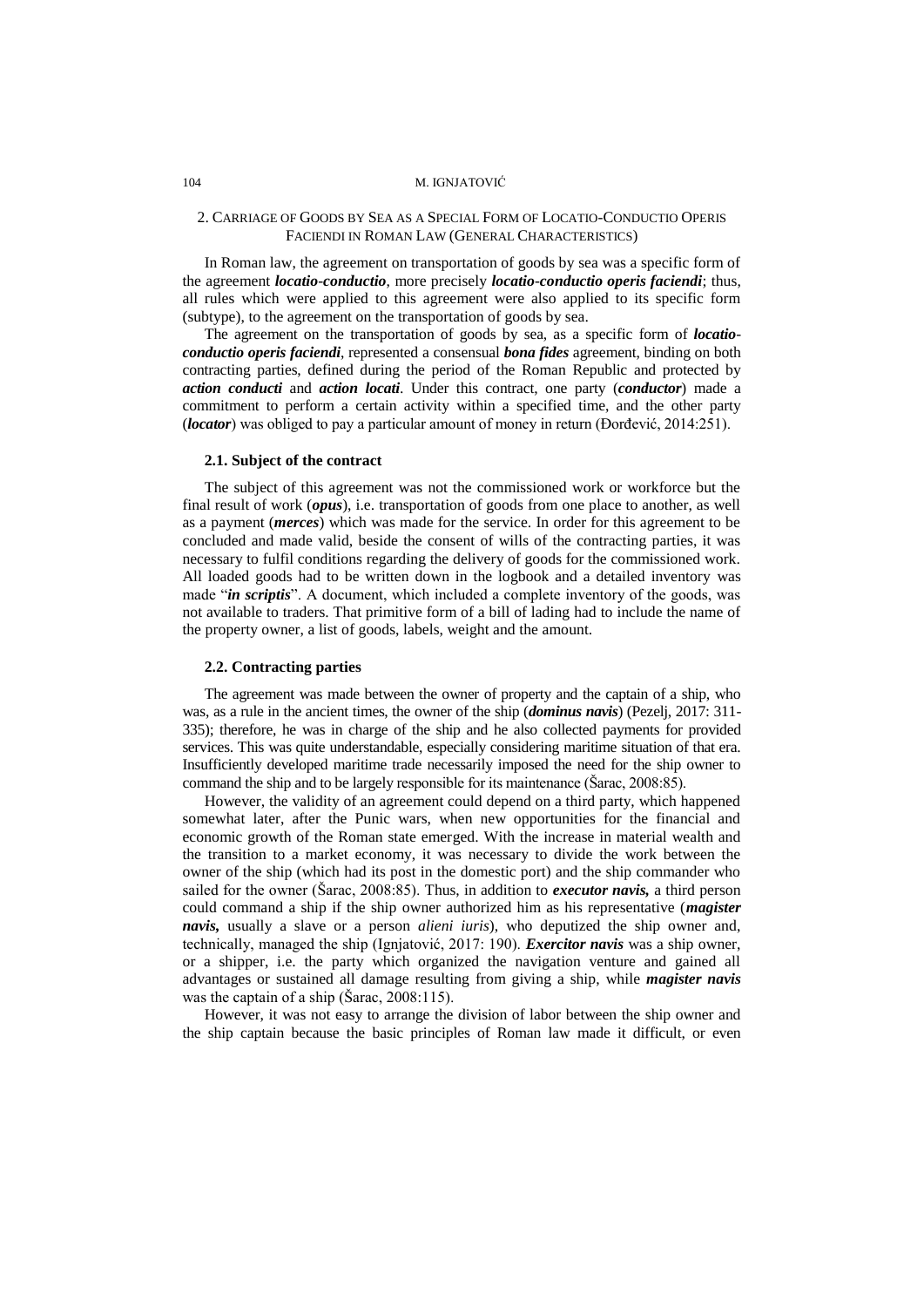impossible, to enter into a legal contract with subordinate persons or in cases when *persona extranea* was the ship captain, due to their inadequate payment capacity. On the other hand, it was necessary to protect the interests of third parties that concluded certain legal affairs and thus increase the level of mutual trust and security. This was accomplished in the II century B.C. by the intervention of the *praetor*, who introduced a special means of legal protection: *actio exercitoria.* Through this institute, the responsibility of the ship owner was established, i.e. the responsibility of the person who appointed a slave, a son or *persona extranea* to act as the captain of the ship (*magister navis*) for obligations arising from the affairs of those persons who were responsible for the transport of goods by sea and ship management (Šarac, 2008:86).

### **2.3. Rights and obligations**

Considering the double-binding character of this contract, both the locator and the conductor were bound by rights and obligations arising from the contract. The obligation of embarkation of goods was directly related to the *locator* (the one who ordered the service) and it was a necessary presupposition for this type of *locatio*-*conductio operis faciendi*. Besides, due to the nature of this agreement, the term "goods" referred to all movables, both consumables and non-consumables. In case of transporting movable and non-consumable goods, as a rule, the *conductor* had custody of the property. However, in case of movable and consumable goods (such as wine or wheat), the *conductor* would become the owner of the property at the moment of taking it, thus assuming an obligation to give back the same amount of the same type of property after finishing transportation. Another obligation of the l*ocator* was to pay the price for the transportation of goods. As a rule, the price was expressed in money but it was possible to make other arangements (Stanojević, 2009:249). Finally, the *locator* was obliged to organize not only embarking but also disembarking of goods, after the ship safely reached the port. For the protection of his rights, the *locator* could rely on *action locati*. In case of theft or damage of goods during the transportation by sea, he could use *action furti et damni adversus nautas* and the general *actio in factum* (Pezelj, 2017:318).

Transported goods usually belonged to a number of different owners, and only in rare cases did they belong to a single owner. As the transported goods were owned by a number of creditors (*locators* who ordered the service), the owners sustained unequal damage in case of jettison (accidents, pirate attacks, storms, etc.). Thus, a question arose whether it was in accordance with the main idea of law that, in circumstances when the goods of one owner were sacrificed for the common benefit of other owners, the victim should be the only one responsible for the loss. The solution for this situation could be found in *Lex Rhodia de iactu*, which provided that in case of common average all creditors (*locators*), as well as the ship owner (*conductor*), should share any losses *in solidum* in proportion to the value of the saved goods.

### **Paul. D. 14, 2, 1.** *LEGE RHODIA CAVETUR, UT SI LEVANDAE NAVIS GRATIA IACTUS MERCIUM FACTUS EST, OMNIUM CONTRIBUTIONE SARCIATUR QUOD PRO OMNIBUS DATUM EST* (Boras, Margetić, 1980:166).

The obligation of a *conductor* was to complete the commissioned work (transportation of goods by sea). Therefore, the subject of his obligation (*opus*) was a result of his work – provided transportation of goods by sea. This was necessarily related to the price, which he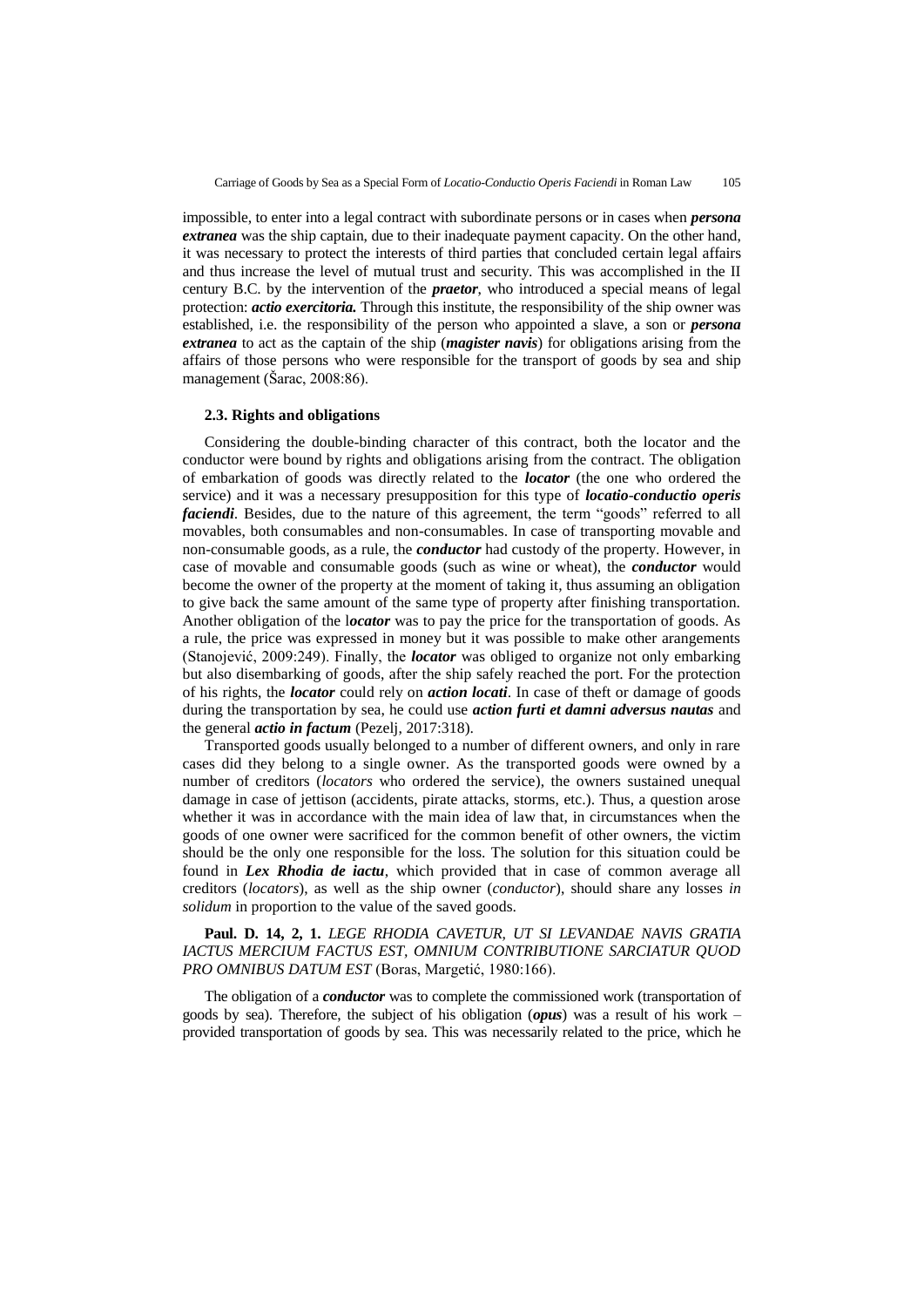106 M. IGNJATOVIĆ

was permitted to accept only after completing the entrusted task. Besides, his liability was to provide safe transportation of goods, and to handle the entrusted goods with utmost care, like *bonus pater familias*. That is why his liability was not *omnis culpa* but, in certain cases, he was also responsible for the competence of his crew members and his assistants, and in some other cases, for *custodia* as well. This type of responsibility additionally aggravated the position of conductors, since their responsibility had already been increased, and in the age of the Republic it was marked as objective responsibility (*culpa in custodiendo*). The introduction of this aspect of responsibility was necessary because it was the foundation for the relation of trust between the provider and the user of a service. On the other hand, the absence of this aspect of responsibility led to the general state of unsafety; thus, ship owners had a bed reputation for a while because it was believed that they often organized cooperation with thieves, with the aim of gaining unlawful property gain (Bujuklić, 2013:432).

#### **2.5. Procedural means of protection**

On the other hand, the rapid development of trade necessitated quick and efficient conclusion of contracts in legal affairs. Yet, there were situations where the ship owner did not have time to inquire in detail about the qualities and personal characteristics of the ship captain, due to the difficult weather and local conditions (Šarac, Miletić, 2017: 423). For this reason, in accordance with the principle of equity, the *praetor* introduced a lawsuit against the conductor in cases when the ship owner or ship captain acted on his behalf. This rule on *actio exercitoria* and *actio institoria* is written in *Gaius Institutiones*  (Book 4, paragraph 71).

**Gai, IV, 71:** EADEM RATIONE CONPARAVIT DUAS ALIAS ACTIONES, EXERCITORIAM ET INSISTORIAM. TUNC AUTEM EXERCITORIA LOCUM HABET, CUM PATER DOMINUSVE FILIUM SERVUMVE MAGISTRUM NAVI PRAEPOSUERIT, ET QUID CUM EO EIUS REI GRATIA CUI PRAEPOSITUS FUERIT GESTUM ERIT. CUM ENIM EA QUOQUE RES EX VOLUNTATE PATRIS DOMINIVE CONTRAHI VIDEATUR, AEQUISSIMUM ESSE VISUM EST IN SOLIDUM ACTIONEM IN EUM DARI. QUIN ETIAM, LICET EXTRANEUM QUISQUE MAGISTRUM NAVI PRAEPOSUERIT SIVE LIBERUM, TAMEN EA PRAETORIA ACTIO IN EUM REDDITUR. IDEO AUTEM EXERCITORIA ACTIO APPELLATUR, QUIA EXERCITOR VOCATUR IS, AD QUEM COTTIDIANUS NAVIS QUAESTUS PERVENIT.

Therefore, a locator had the right to file a lawsuit against the ship owner in all those situations where the ship captain caused damage to the locator in the performance of his duties. As the basis of responsibility was the will of the ship owner (*voluntas*), the ship owner was fully accountable (*in solidum*) (Šarac *et al.,* 2017: 424). This was also the case when the ship owner authorized a slave or a third person, who was not his *alieni iuris*, to be the captain (Šarac *et al*., 2017:424). If the captain was a person *alieni iuris*, then the ship owner was fully accountable for the work he entrusted to this person, as well as for the work he subsequently approved. Otherwise, he was accountable only for the value of the property of a person *alien iuris* (*in peculium*).

According to Ulpian, the responsibility of the ship owner was *in solidum* because it was based on *sua voluntate*. As such, it was permanent. This further meant that his responsibility could be inherited, and the claim could have been raised by third parties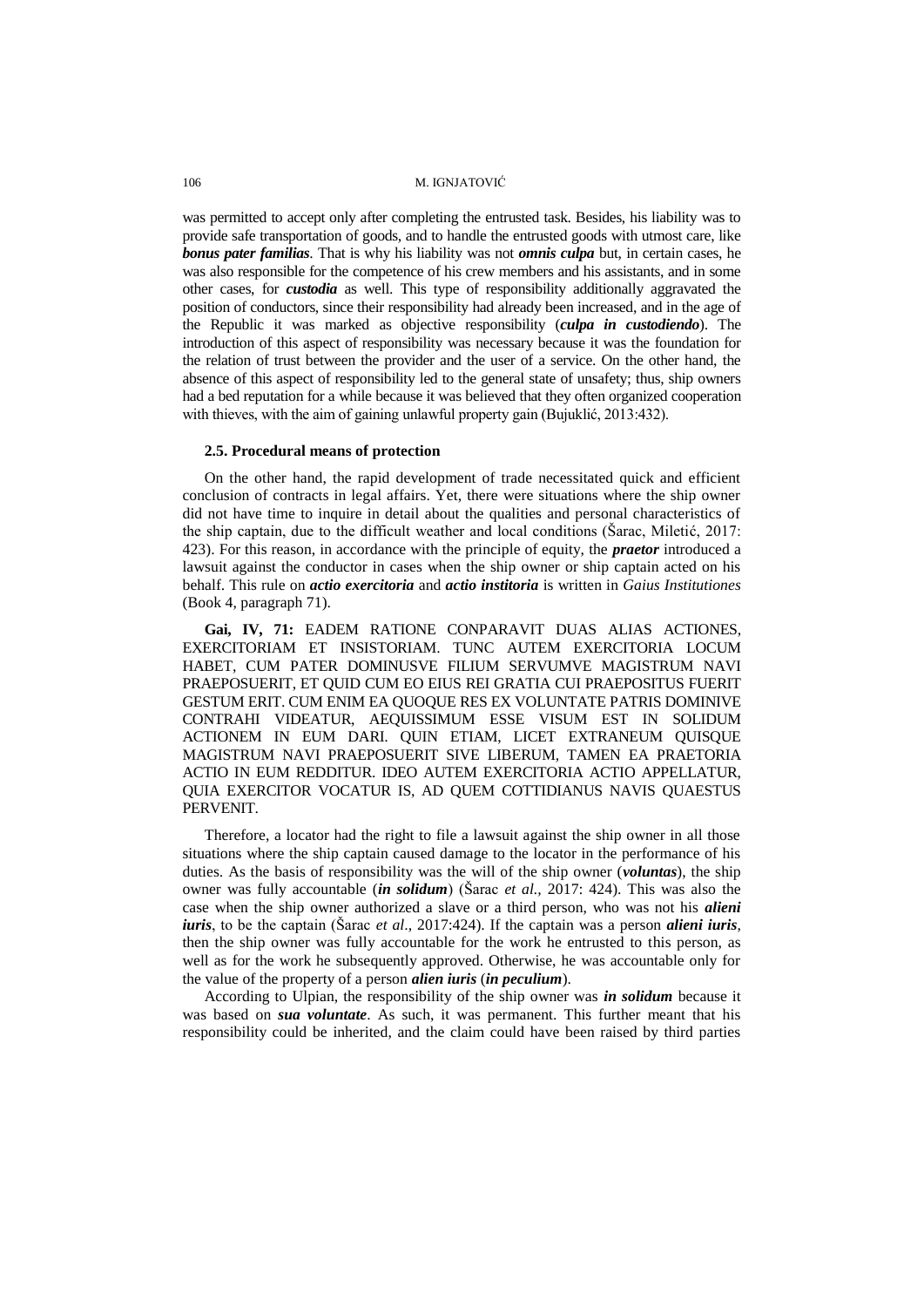after his death, even against his successors. The responsibility of the ship owner did not cease even in the event of a death of the ship captain or the change in his status due to the *captitis deminutio* (Šarac et al., 2017:426).

## **D.14.1.4.3 (Ulp. 29 ad ed):** SI SERVUS SIT, QUI NAVEM EXERCUIT VOLUNTATE DOMINI, ET ALIENATUS FUERIT, NIHILO MINUS IS QUI EUM ALIENAVIT TENEBITUR. PROINDE ET SI DECESSERIT SERVUS, TENEBITUR: NAM ET MAGISTRO DEFUNCTO TENEBITUR.

Starting from the interests of third parties and the need for their protection, the *praetor* therefore found that the ship owner could always be suid under the *actio exercitoria*. However, if the ship captain caused damage to the locator, by performing a job against the will of the ship owner, in that case he was personally accountable to the locator based on the *locatio-conductio* if he received some compensation for that job, or if it was not the case, then on the basis of the *mandatum* contract. It was considered that the ship captain was obliged to conclude only those jobs for which he received the order from the ship owner (Šarac *et al.,* 2017: 427). Also, the ship owner could designate more persons for the captain of the ship, and in that case, he was responsible for all the obligations that they would have assumed within the activity for which they received an order from the ship owner.

#### **CONCLUSION**

In Roman law, carriage of goods by sea, as a special form of *locatio-conductio operis faciendi* contract, was becoming particularly interesting in the social circumstances after the Punic wars. By occupying the surrounding nations, the Romans came in contact with the Oriental culture, which was at a much higher level than the Roman culture. The Mediterranean connected the world more than ever. Travelling by sea developed, primarily, for commercial needs. Until II century B.C, a large part of transportation was done by land, which was very expensive and connected with many disadvantages, such as: interception by robbers, weather conditions, etc.). The development of trade connections with newly conquered areas, the import of sustainable food and luxury products from distant areas, as well as the transport of passengers and slaves, resulted in the rapid development of maritime transport. With flourishing of maritime trade, there was a need to introduce legal rules which would be used to deal with numerous problems that emerged during its development.

After the conquest of the island of Rhodes, the Romans resorted to the reception of already existing provisions on maritime law, which was of great help in the process of developing legal rules on this subject matter. Thanks to these provisions, as well as the activities of the *praetor*, who introduced practical solutions in order to resolve many problems encountered in practice and thus contributed to the development of maritime trade, there was an increasing emphasis on the consensus of the contracting parties. For this reason, the contract on the transport of goods by sea was included in a group of consensual contracts. Thus, this contract was referred to as a special form of *locatio-conductio* contract. As a specific form of *locatio*-*conductio operis faciendi*, it was a consensual, double-binding, cargo, *bona fides* contract, as defined in the era of the Roman Republic, and protected by *actio conducti* and *actio locati*.